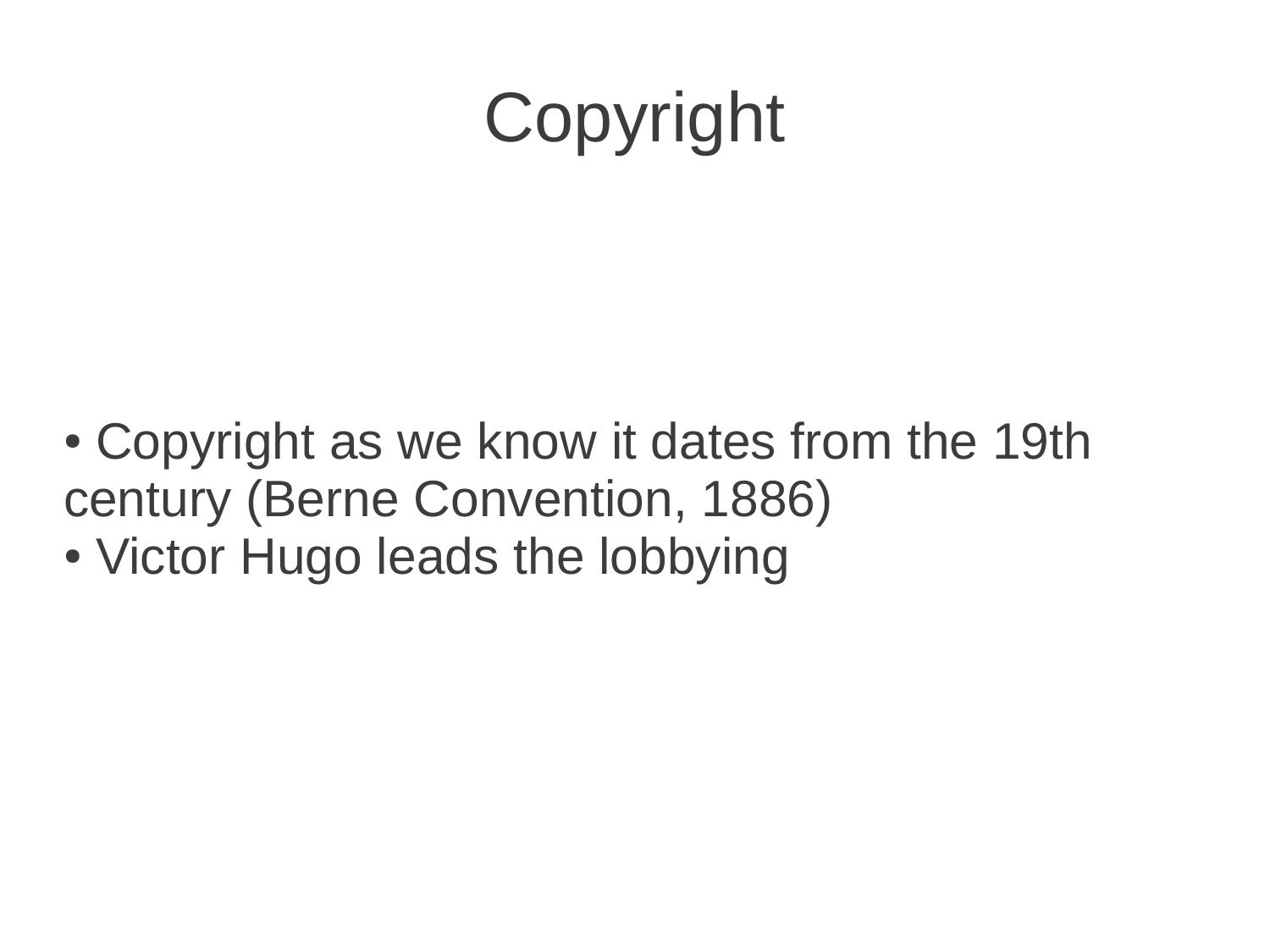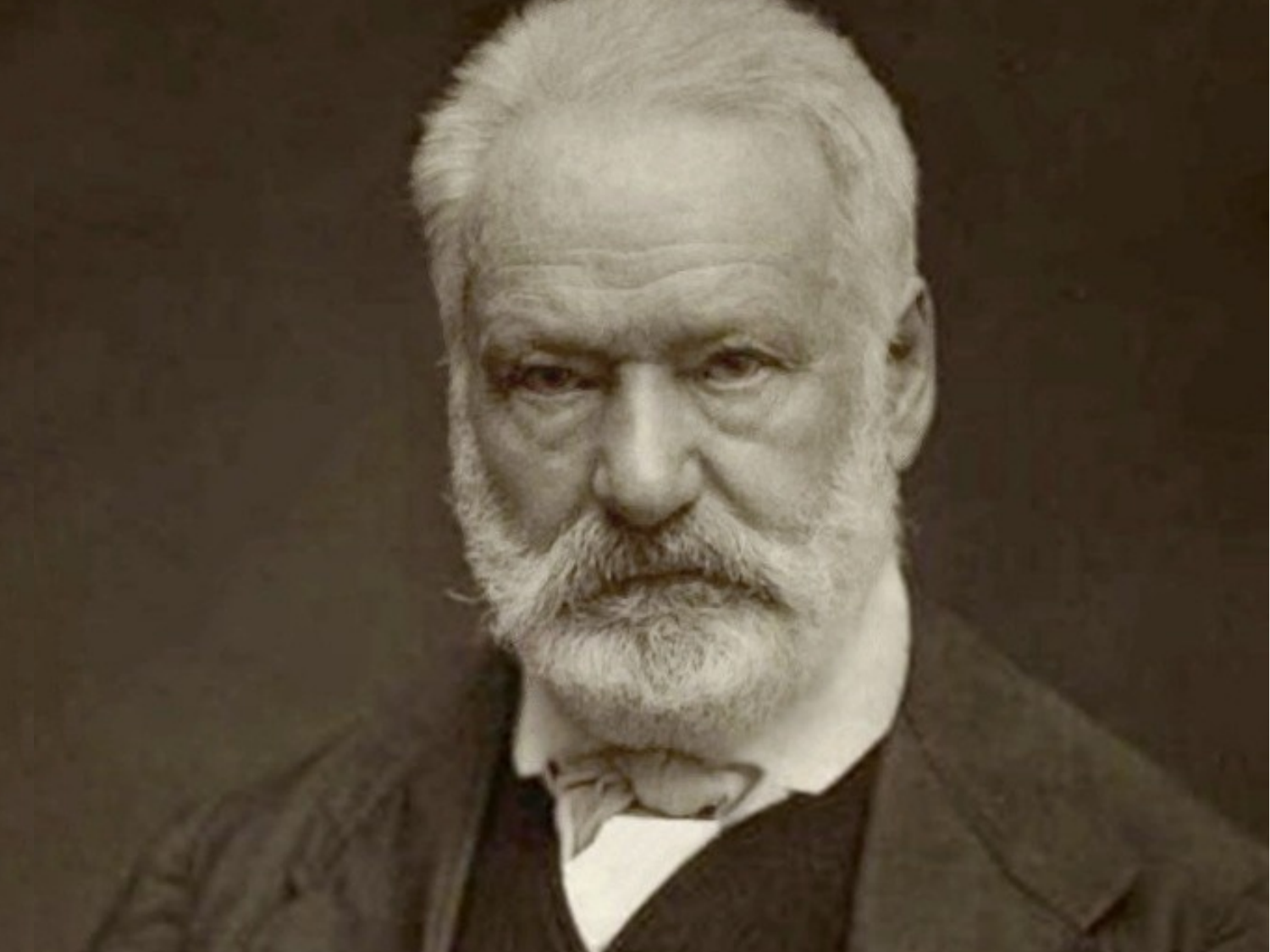## Principles of Copyright

- A work under copyright can not be reproduced without permission of the copyright holder
- *the idea being, that the copyright holder can ask a renumeration in exchange*
- Copyright is a right: it is accorded by default to any new and original creation by an author
- one does not need to explicitly declare it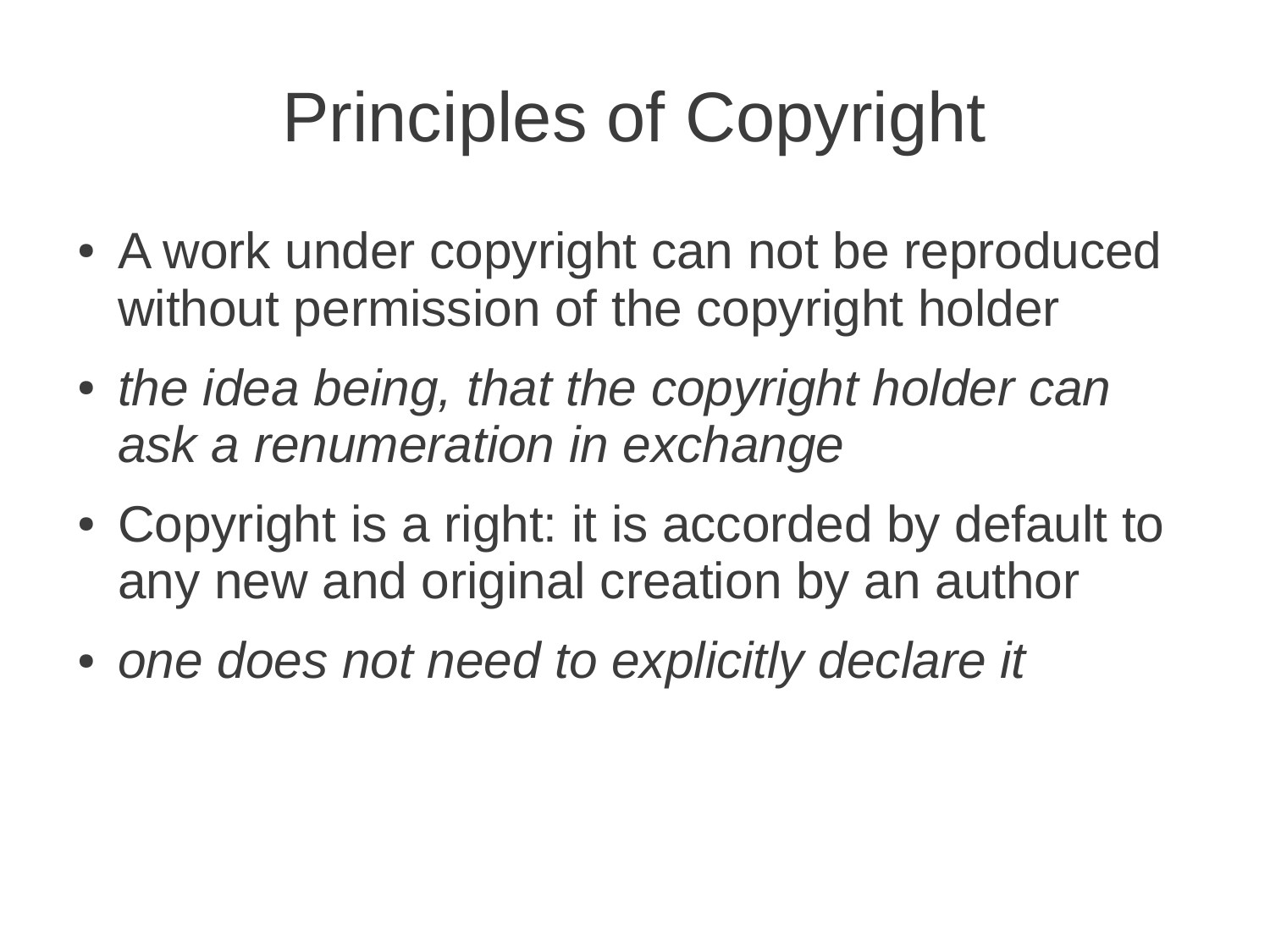# Graphic design and copyright

- Graphic designers deal with copyright in two senses
- They have copyright on their designs
- They work with images made by others, of whom they are supposed to respect the copyright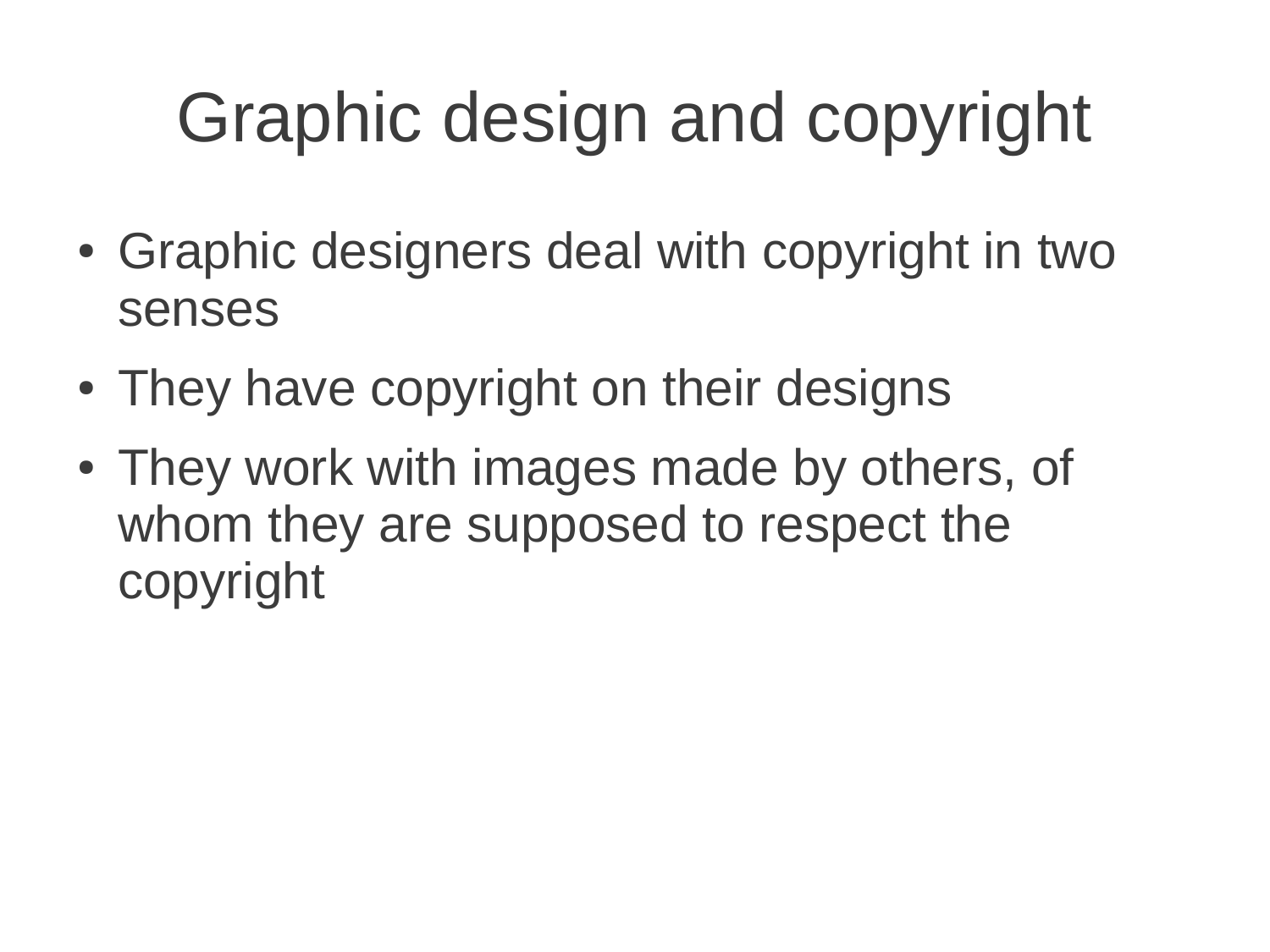# Copyright can be sold

- Unlike other rights (education, shelter, etc.) an author can sell their copyright.
- It's more like carbon emissions.
- Author's often sell their copyright to publishers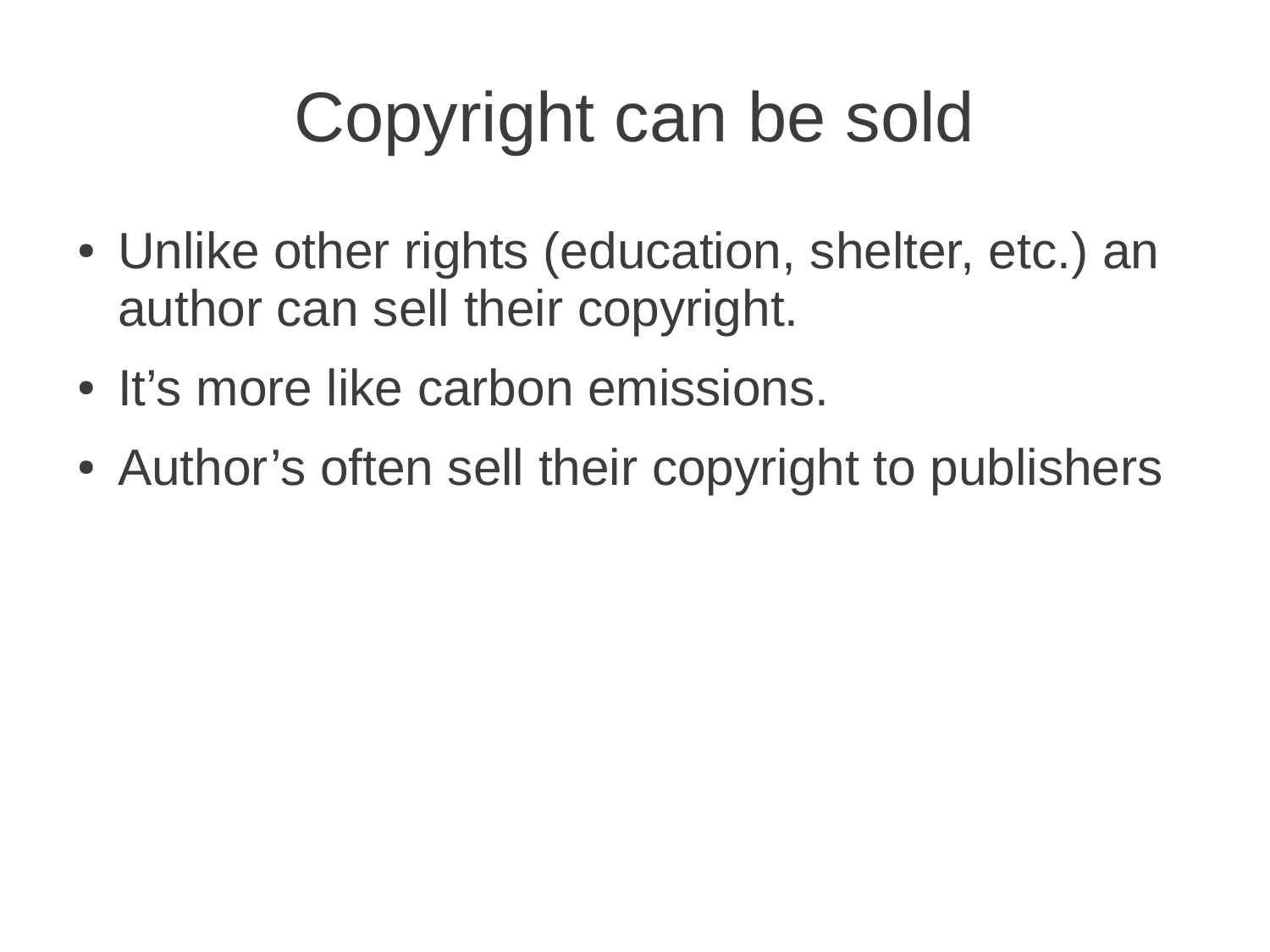## Copyright duration

• A work falls into the public domain, the 1st of january after the 70th anniversary of the death of the author.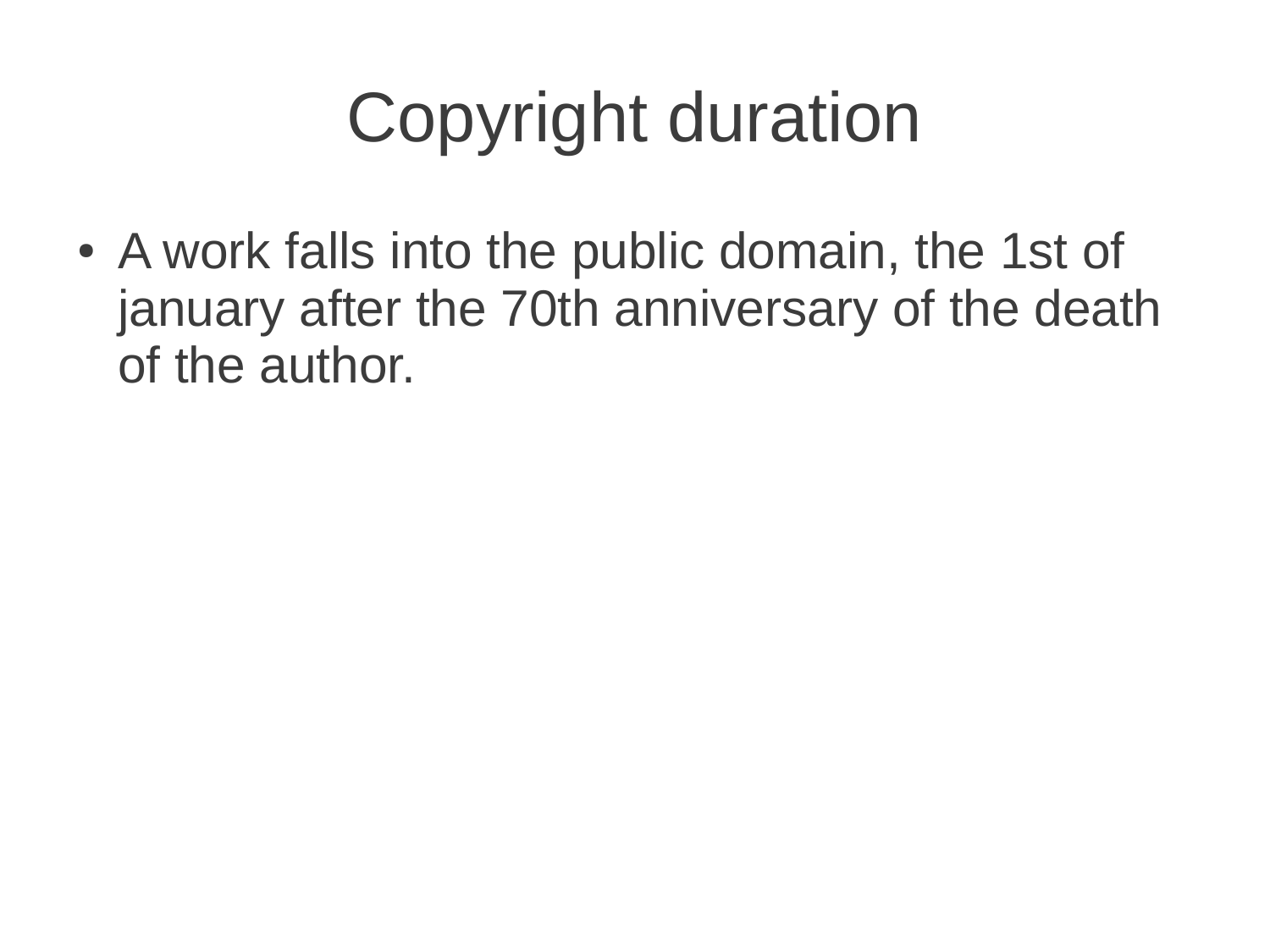• *In 1942, Bruno Schulz has been shot in Drohobycz Ghetto. Alexander Belyayev has died of starvation in a nazi occupied Soviet town. Olena Teliha is executed by the Gestapo in Kiev. Jakob van Hoddis has been deported to Sobibor along with the rest of the patients (and staff) of the sanotorium for the mentally ill where he resides. Daniil Kharms has been imprisoned in a psychiatric ward in Leningrad by the Soviet regime, and dies of starvation after the nazi blockade of the city.*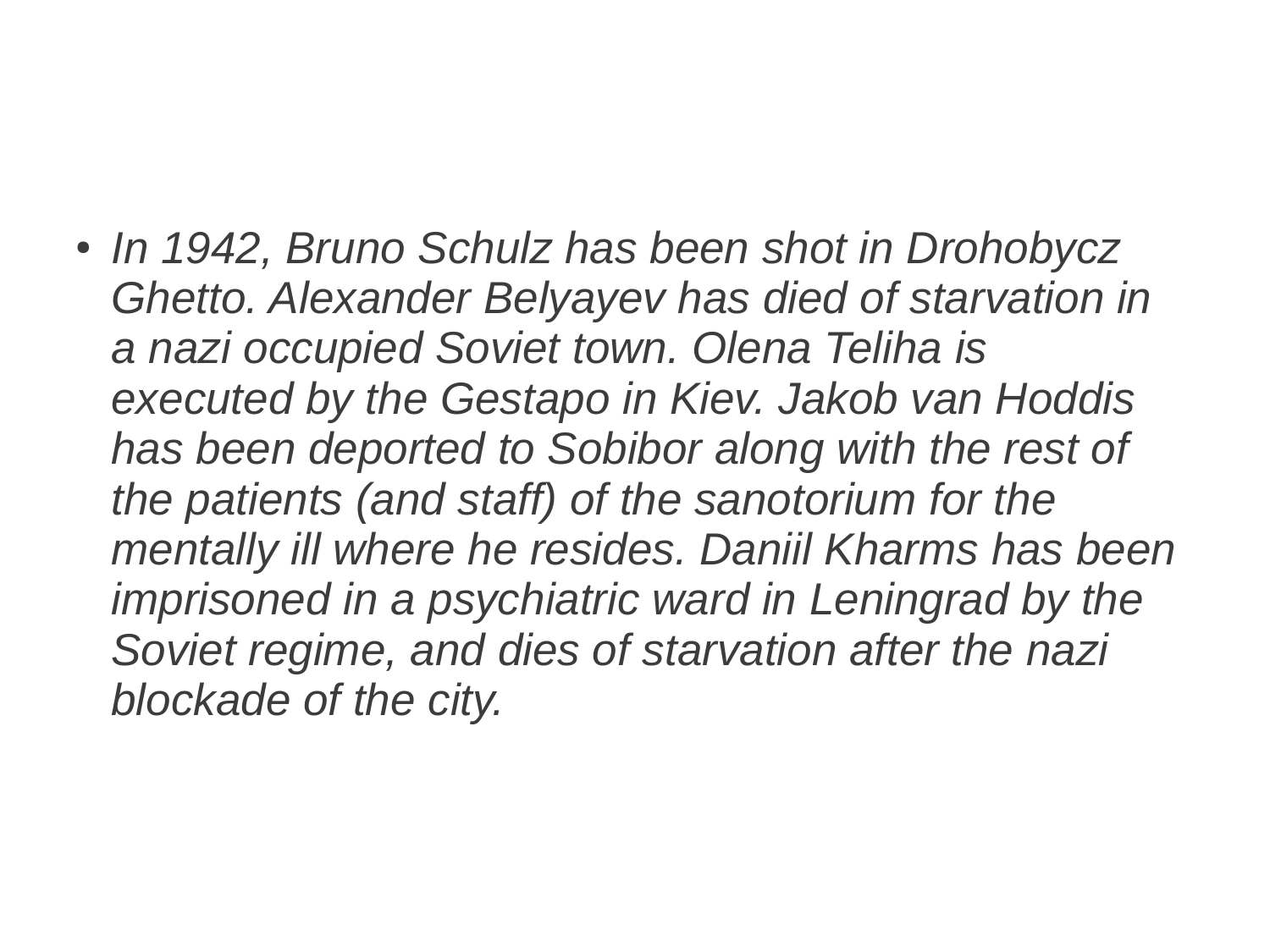### Licensing re-use

- An author can choose to accord a license to other parties to allow certain kinds of re-use, so that the third party does not have to ask each time
- A user of facebook accords a license to Facebook to allow Facebook to republish his posts in the context of the website
- A graphic designer contributing a poster to the Chaumont exhibition accords a license to republish the image in the context of catalogs and the website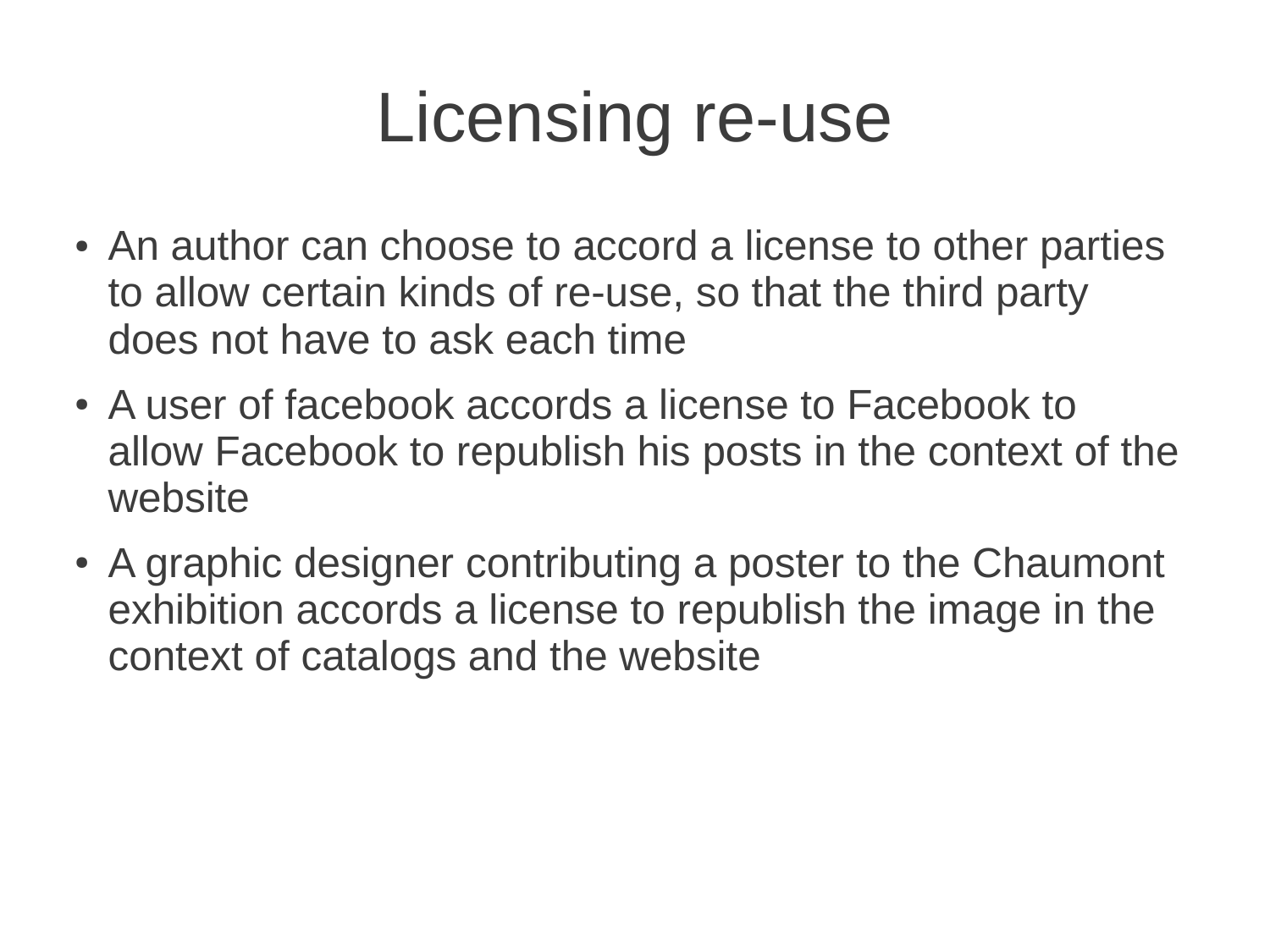### Open Source / Libre Licenses

- You can choose to create such a license to open up your work for reuse, not to any particular party, but to any party interested (who wants to meet the conditions of the license)
- The most well known example is the range of Creative Commons licenses
- The % of works licensed in such a manner is rather small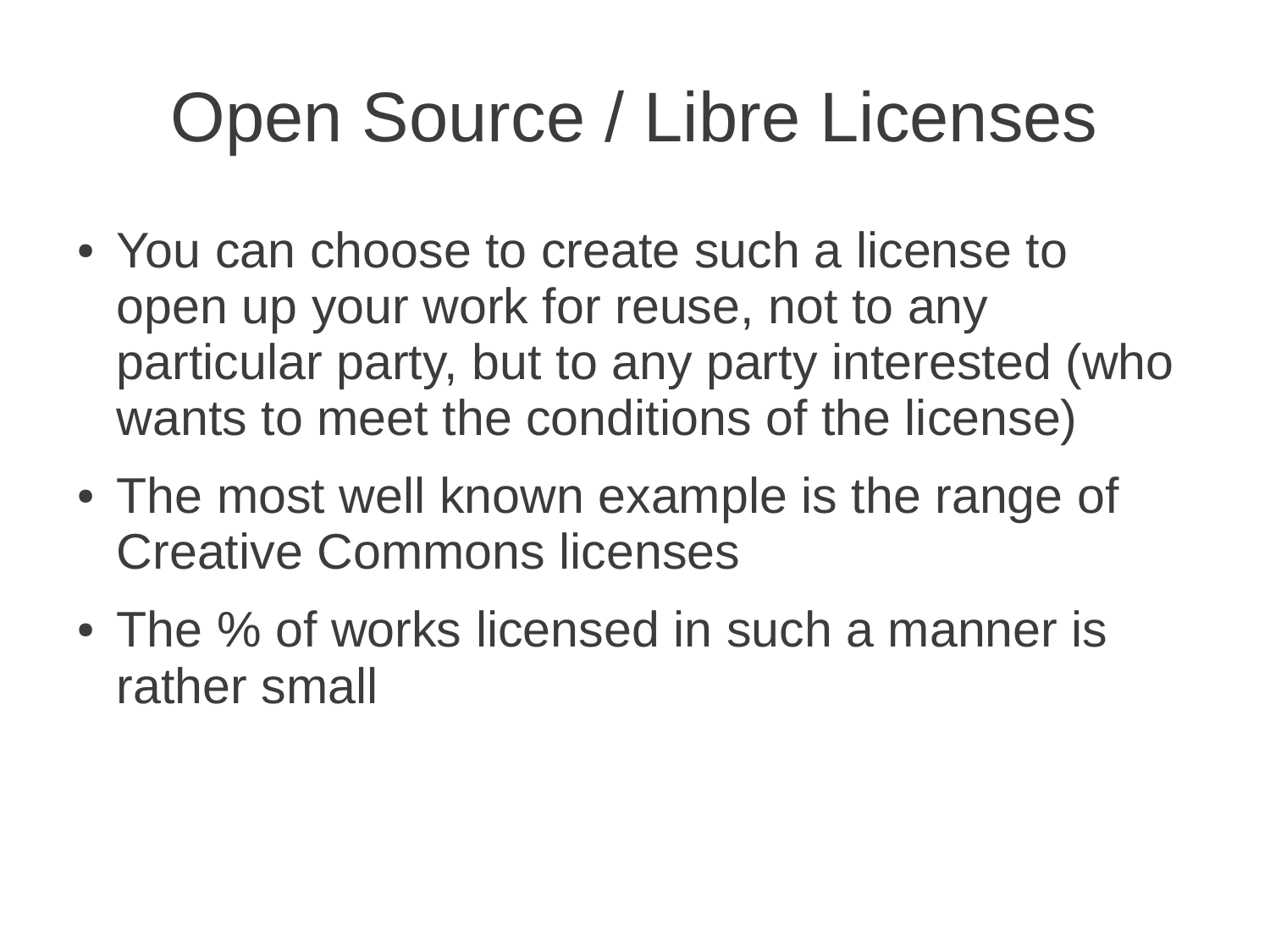## Beyond the public domain

- If the author died before 1942, there is no more copyright
- *Even if museums make it look like you are paying for rights, you are only given them a renumeration in exchange for access*
- For example, most of the fond Dutailly is open to reuse
- But what are your options for appropriating work from the 20th/21th century?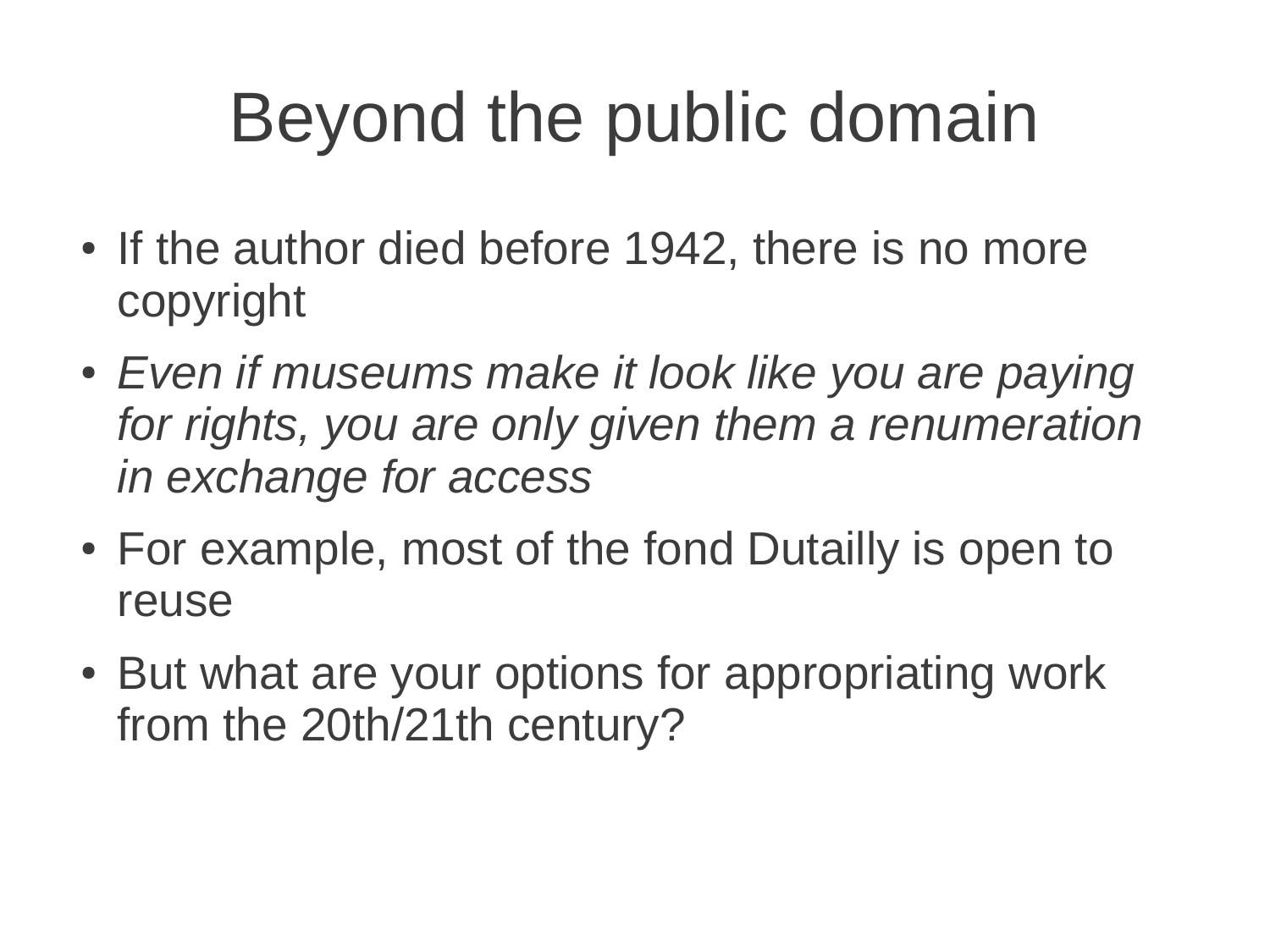### Citation

- Whereas in written text, citation of copyrighted works is allowed, no such exception exists for images.
- Taking a small part of an image requires permission of the rights holders.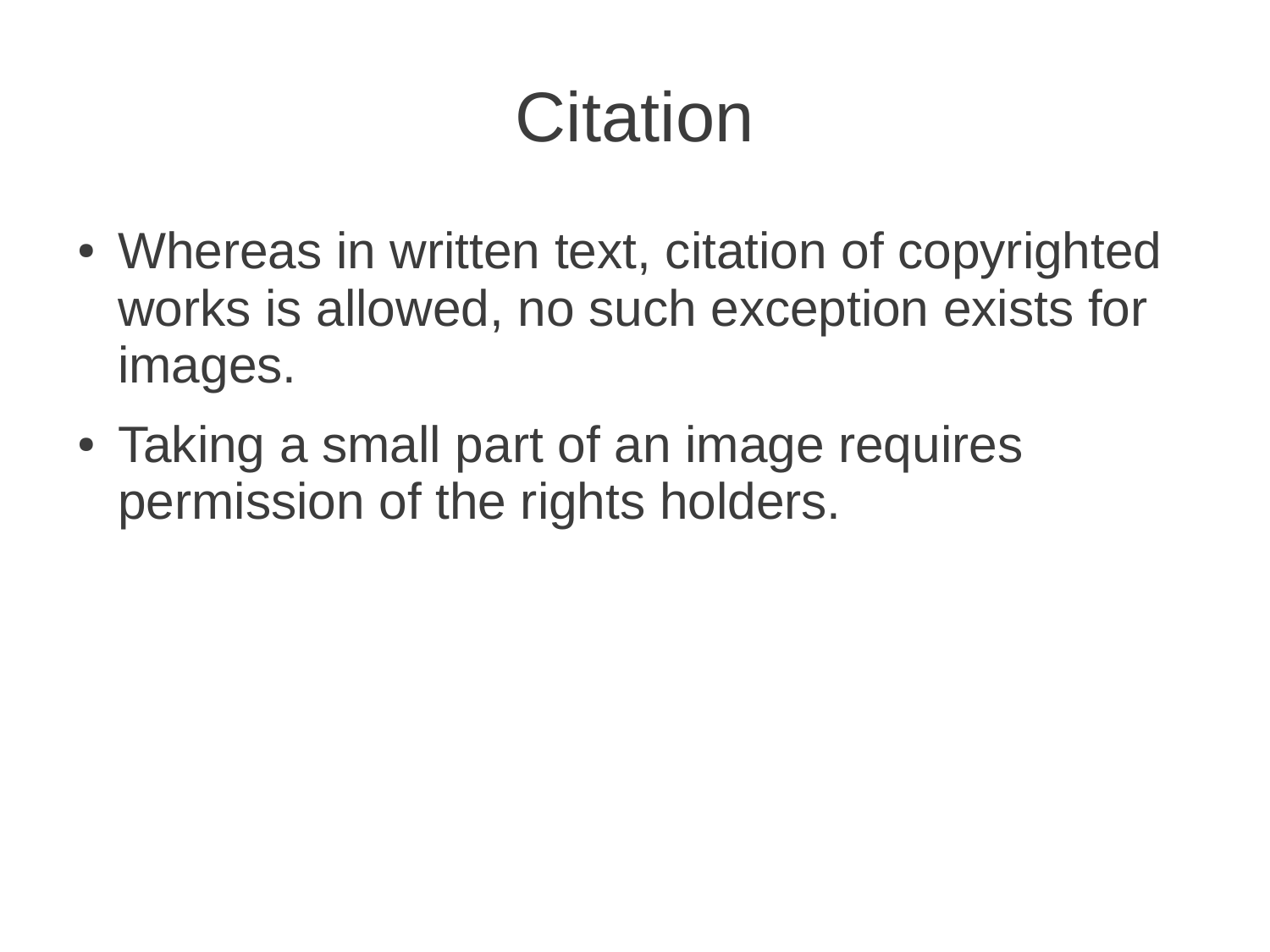#### Inspiration / derivation

- In the same vein, a 'derived work' is also not permitted without permission. That is to say, a translation, an adaptation from one medium into another.
- However, an 'inspired' work is allowed.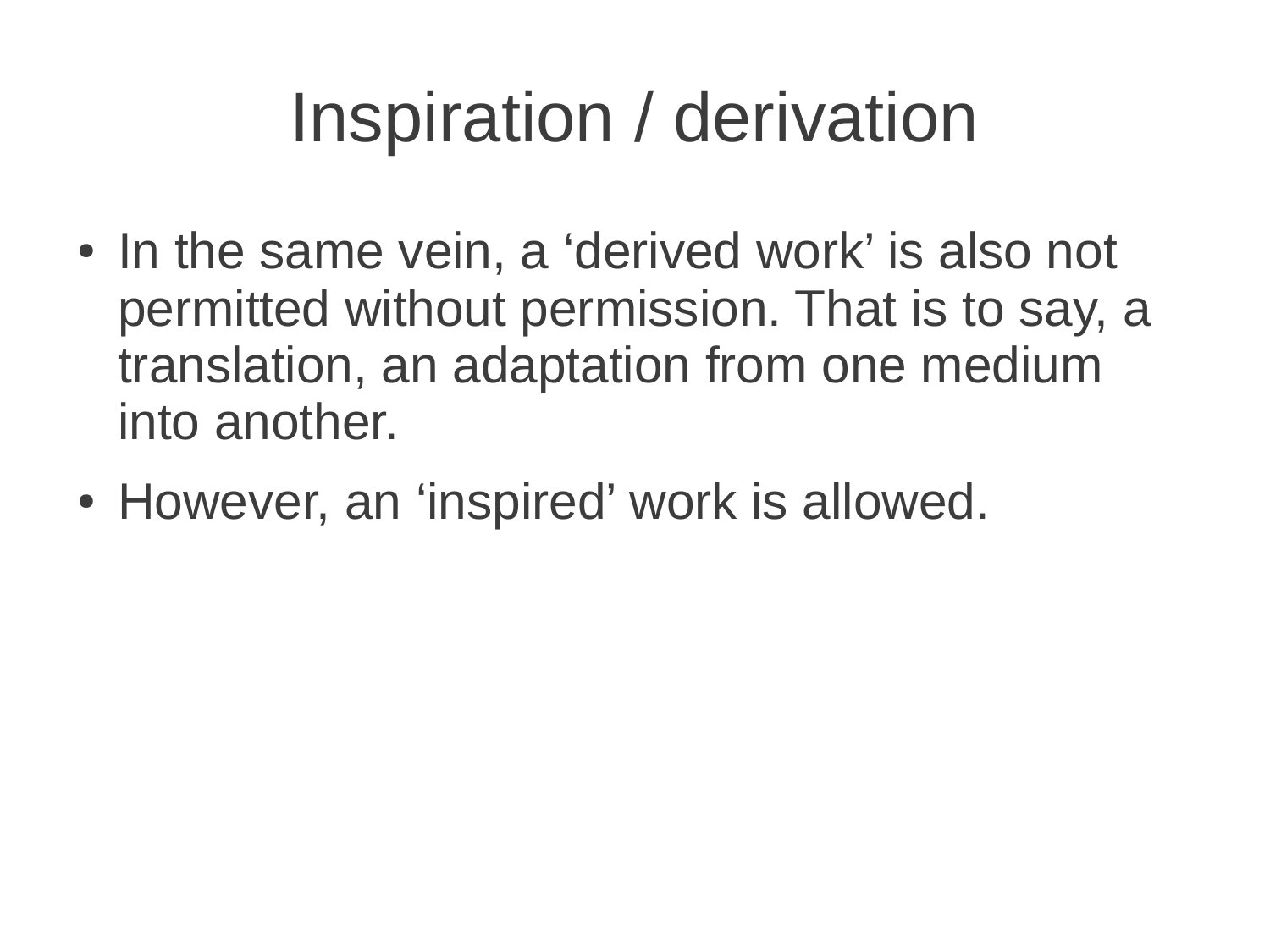### What is inspiration?

- The law makes a distinction between the idea contained within an artwork, and its specific expressions that makes up the artwork.
- One is allowed to reuse the idea, but not the expression.
- The distinction idea/expression is not without problems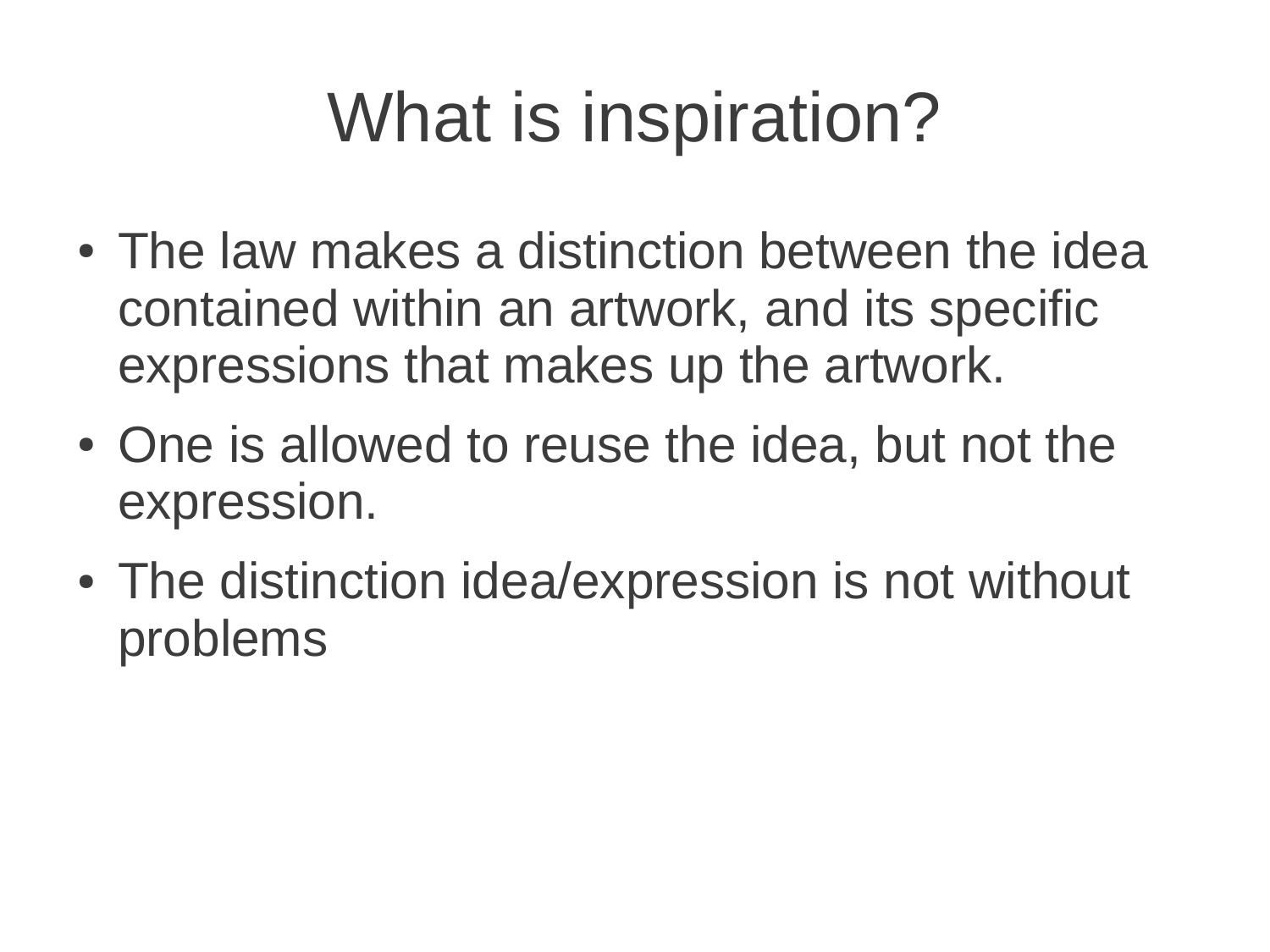

Shepard Fairey used an existing photograph as a basis for his HOPE poster. He settled out of court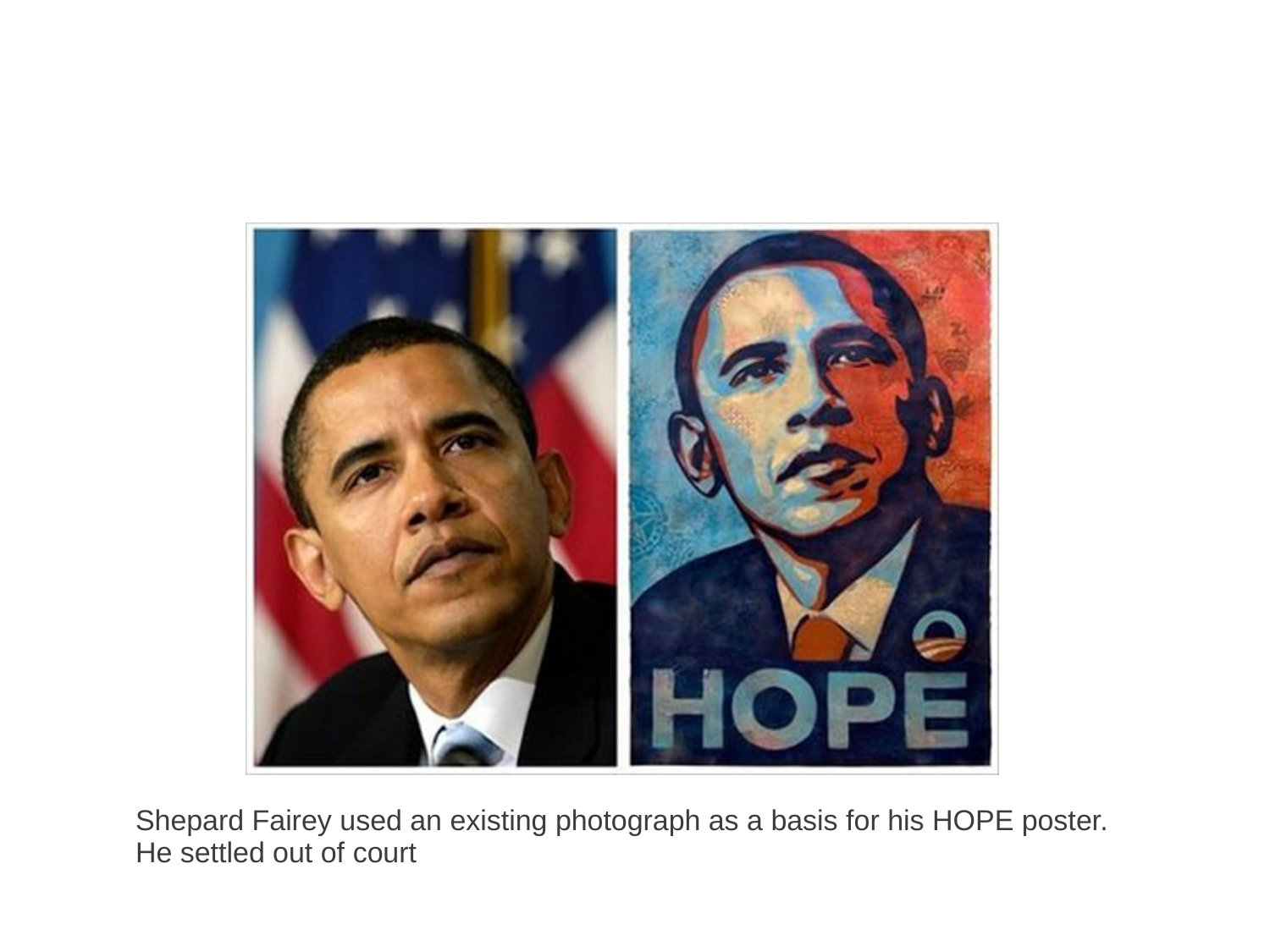### The parody exception

- The law provides for an exception to copyright in the context of:
- Parody
- Pastiche
- Caricature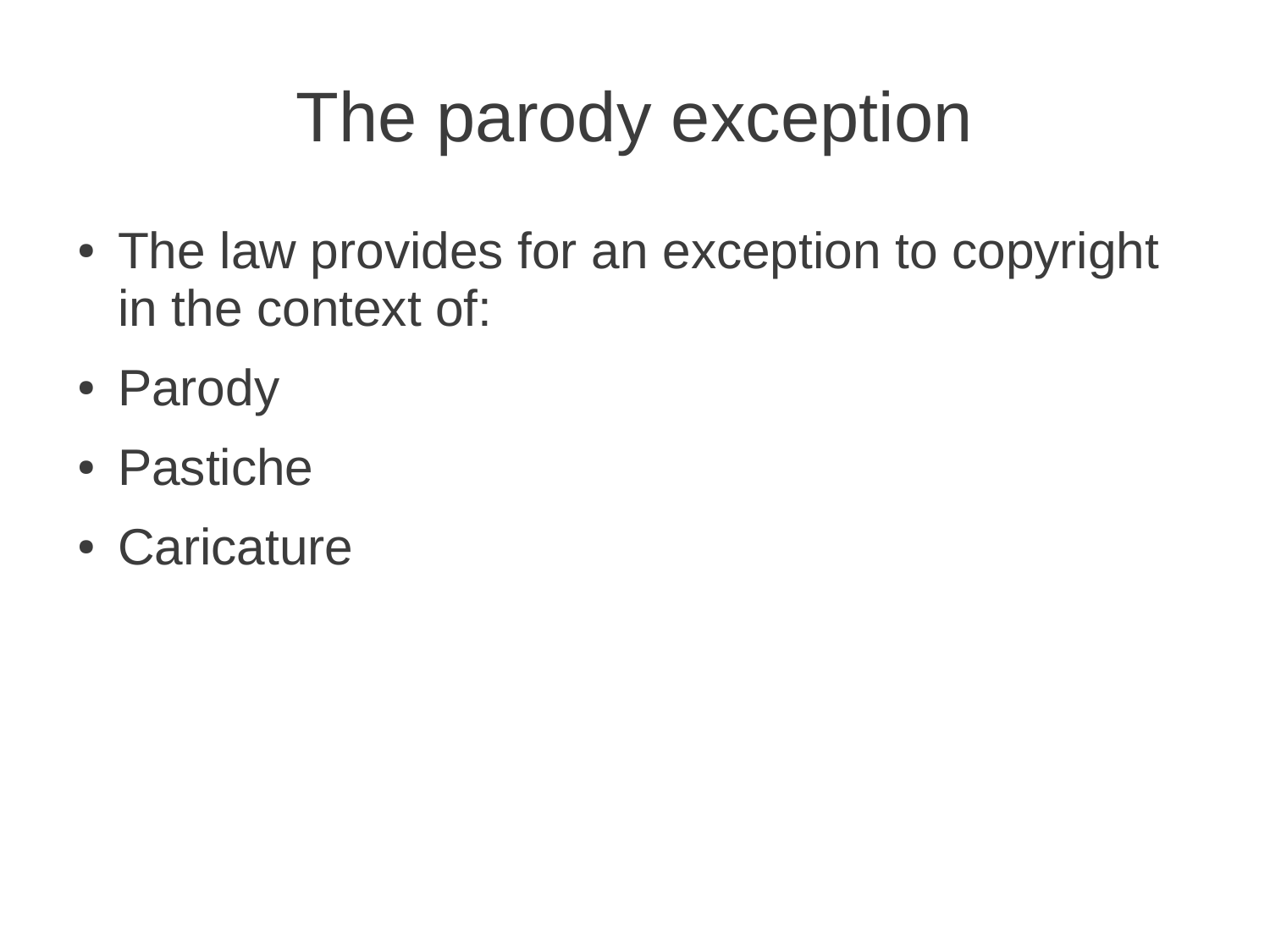### *Rogers vs Koons (1990)*

- Jeff Koons reproduces a postal card as a sculpture. The original photographer sues. Koons tries the parody defense. He looses, because:
- It is not clear that the intention of Koons is to mock
- Koons goes beyond the detail necessary to do a parody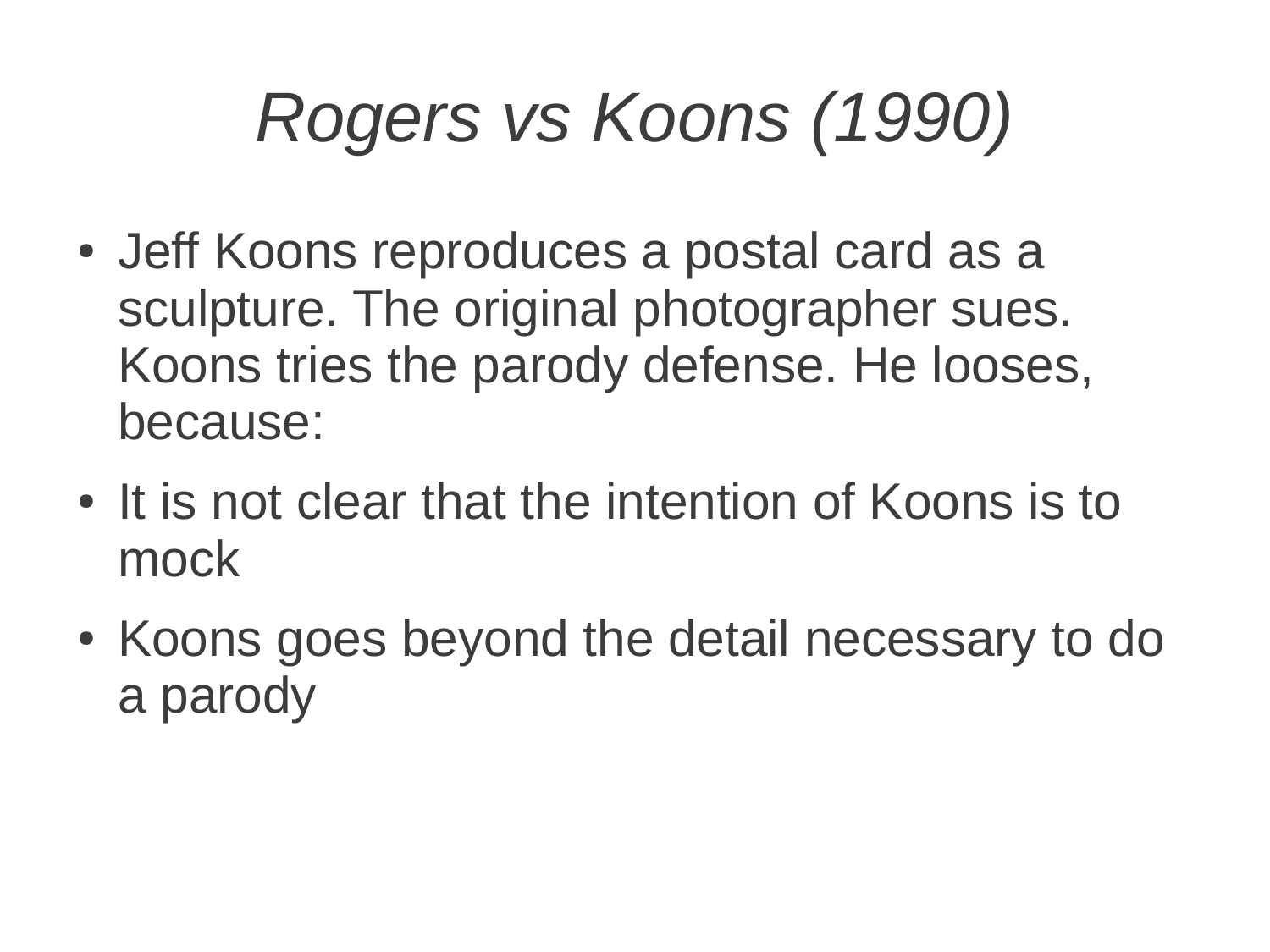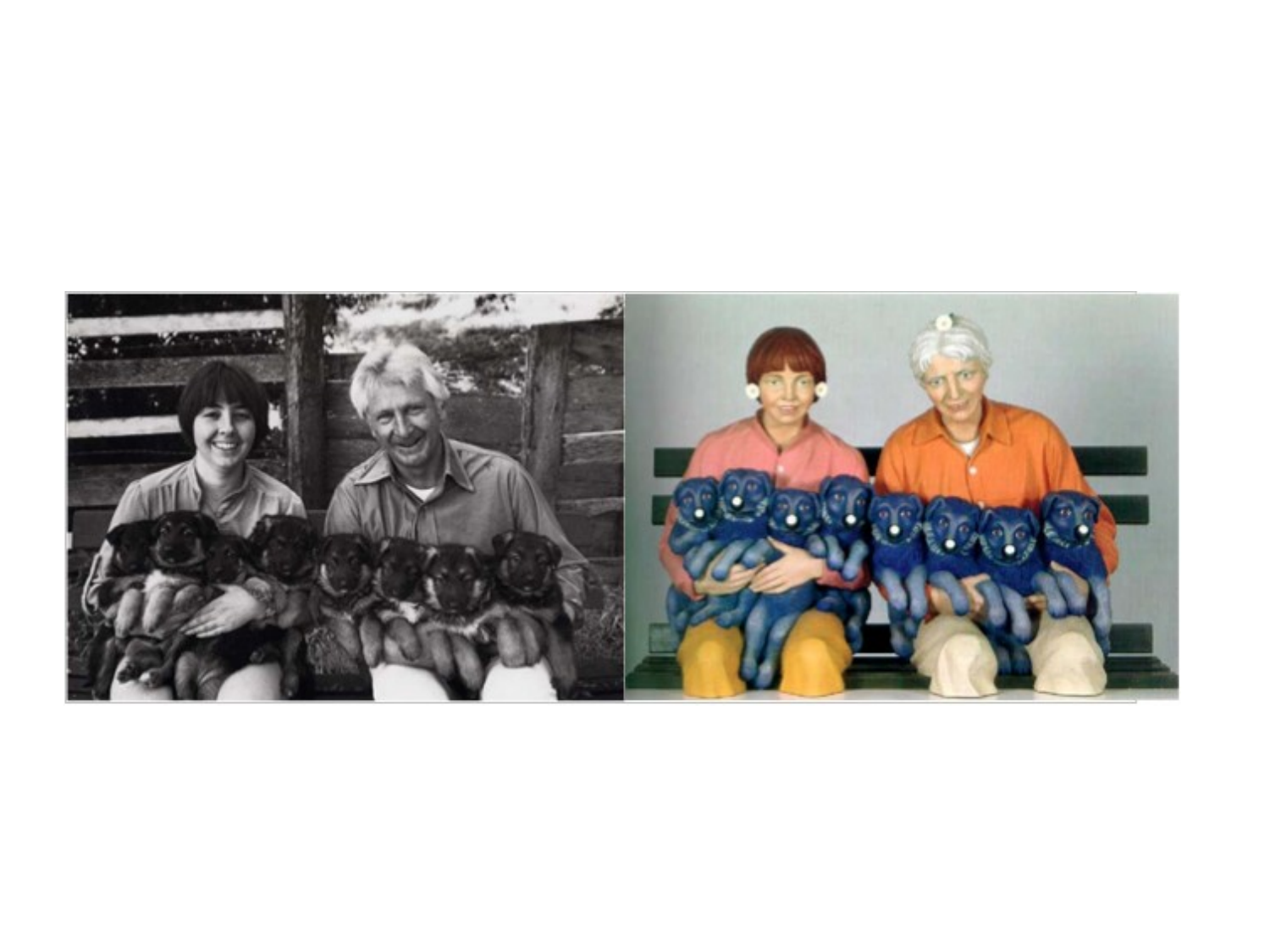# Sampling

• The culture of sampling in music tells us about other strategies employed in reappropriation, which are not necessarily about being legal, but rather about minimising the risks involved in breaching copyright: